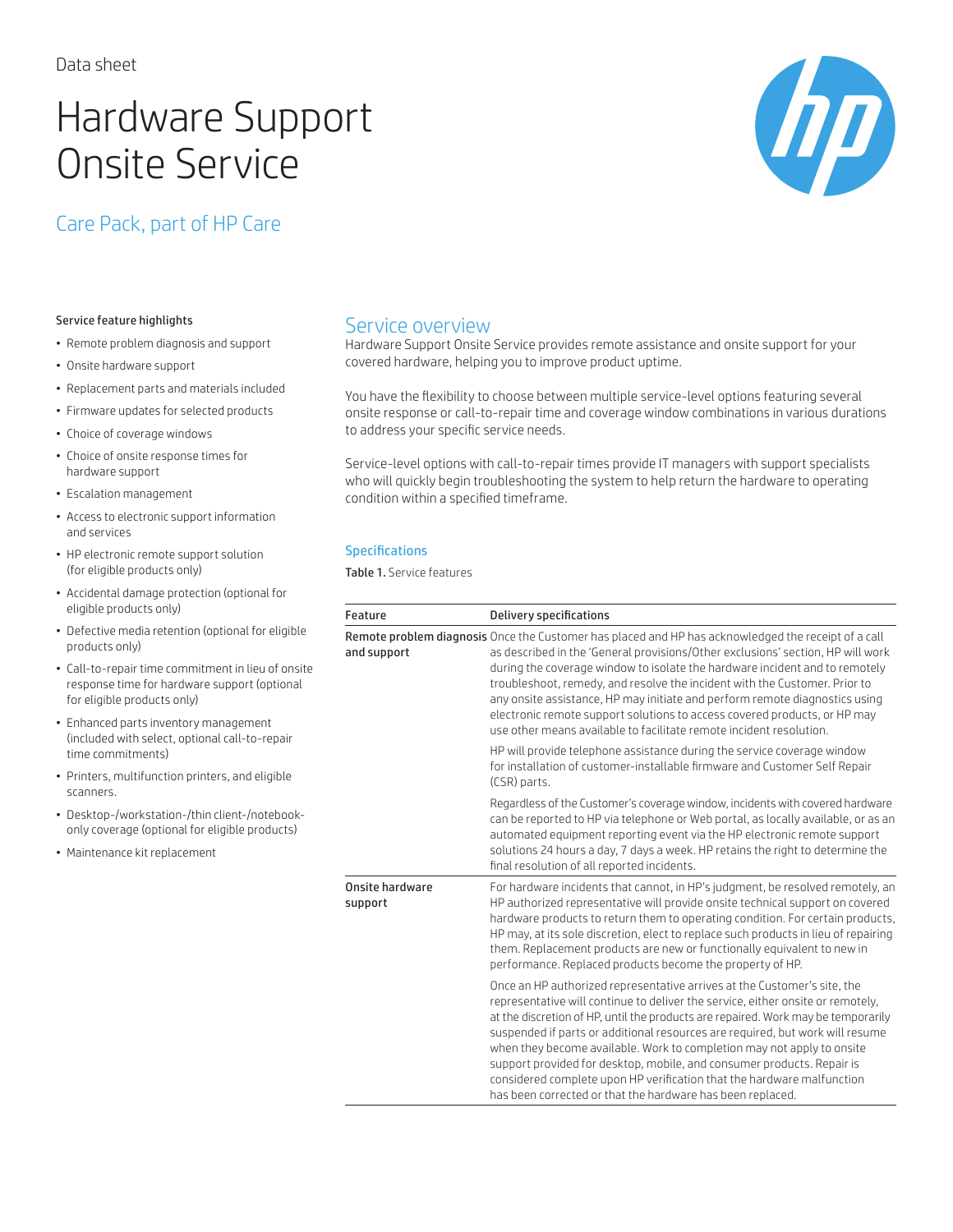| Onsite hardware<br>support, continued     | Fix-on-Failure: In addition, at the time of onsite technical support delivery,<br>HP may:                                                                                                                                                                                                                                                                                                                                                                                                                                                                                                                                                                                                                              |
|-------------------------------------------|------------------------------------------------------------------------------------------------------------------------------------------------------------------------------------------------------------------------------------------------------------------------------------------------------------------------------------------------------------------------------------------------------------------------------------------------------------------------------------------------------------------------------------------------------------------------------------------------------------------------------------------------------------------------------------------------------------------------|
|                                           | . Install available engineering improvements for covered hardware products<br>to help the Customer ensure proper operation of the hardware products<br>and maintain compatibility with HP-supplied hardware replacement parts                                                                                                                                                                                                                                                                                                                                                                                                                                                                                          |
|                                           | . Install available firmware updates defined by HP as non-customer installable<br>for covered hardware products, that, in the opinion of HP, are required to return<br>the covered product to operating condition or to maintain supportability by HP                                                                                                                                                                                                                                                                                                                                                                                                                                                                  |
|                                           | Fix-on-Request: In addition, at the Customer's request, HP will install during<br>coverage hours critical firmware updates defined by HP as non-customer<br>installable for covered hardware products. Critical firmware updates are<br>firmware updates recommended by the HP product division for immediate<br>installation.                                                                                                                                                                                                                                                                                                                                                                                         |
|                                           | Notwithstanding anything to the contrary in this document or HP's current<br>standard sales terms, HP will, for select enterprise storage arrays and<br>enterprise tape products, cover and replace defective or depleted batteries<br>that are critical to the proper operation of the covered product.                                                                                                                                                                                                                                                                                                                                                                                                               |
| Replacement parts<br>and materials        | HP will provide HP-supported replacement parts and materials necessary to<br>maintain the covered hardware product in operating condition, including parts<br>and materials for available and recommended engineering improvements.<br>Replacement parts provided by HP shall be new or functionally equivalent to<br>new in performance. Replaced parts become the property of HP. Customers<br>who wish to retain, degauss, or otherwise physically destroy replaced parts<br>will be billed and required to pay the list price for the replacement part.                                                                                                                                                            |
|                                           | Supplies and consumable parts are not supported and will not be provided<br>as part of this service; standard warranty terms and conditions apply to<br>supplies and consumable parts. The repair or replacement of any supplies<br>or consumables is the responsibility of the Customer. Some exceptions may<br>apply; contact HP for more information. If a consumable part is eligible<br>for coverage, as determined by HP, call-to-repair time commitments and<br>onsite response times do not apply to repair or replacement of the covered<br>consumable part.                                                                                                                                                  |
|                                           | Maximum supported lifetime/maximum usage: Parts and components that<br>have reached their maximum supported lifetime and/or the maximum usage<br>limit as set forth in the manufacturer's operating manual, product QuickSpecs,<br>or the technical product data sheet will not be provided, repaired, or replaced<br>as part of this service.                                                                                                                                                                                                                                                                                                                                                                         |
| Firmware updates for<br>selected products | As HP releases entitled firmware updates to HP hardware products, these<br>updates are only made available to Customers with an active agreement<br>that entitles them to access these updates.                                                                                                                                                                                                                                                                                                                                                                                                                                                                                                                        |
|                                           | As part of this service, Customers will have the right to download, install, and<br>use firmware updates for hardware products covered by this service, subject<br>to all applicable license restrictions in HP's current standard sales terms.                                                                                                                                                                                                                                                                                                                                                                                                                                                                        |
|                                           | HP will verify entitlement to updates by reasonable means (such as an<br>access code or other identifier), and the Customer is responsible for using<br>any such access tools in accordance with the terms of this data sheet and<br>other applicable agreements with HP.                                                                                                                                                                                                                                                                                                                                                                                                                                              |
|                                           | HP may take additional reasonable steps, including audits, to verify the<br>Customer's adherence to the terms of their agreements with HP, including<br>this data sheet.                                                                                                                                                                                                                                                                                                                                                                                                                                                                                                                                               |
|                                           | For Customers with licenses to firmware-based software products (features<br>implemented in firmware activated by the purchase of a separate software<br>license product), the Customer must also have, if available, an active Software<br>Support agreement to receive, download, install, and use related firmware<br>updates. HP will provide, install, or assist the Customer with installation of<br>firmware updates as previously described in this document only if the Customer<br>has the license to use the related software updates for each system, socket,<br>processor, processor core, or end-user software license as allowed by the<br>original HP or original manufacturer software license terms. |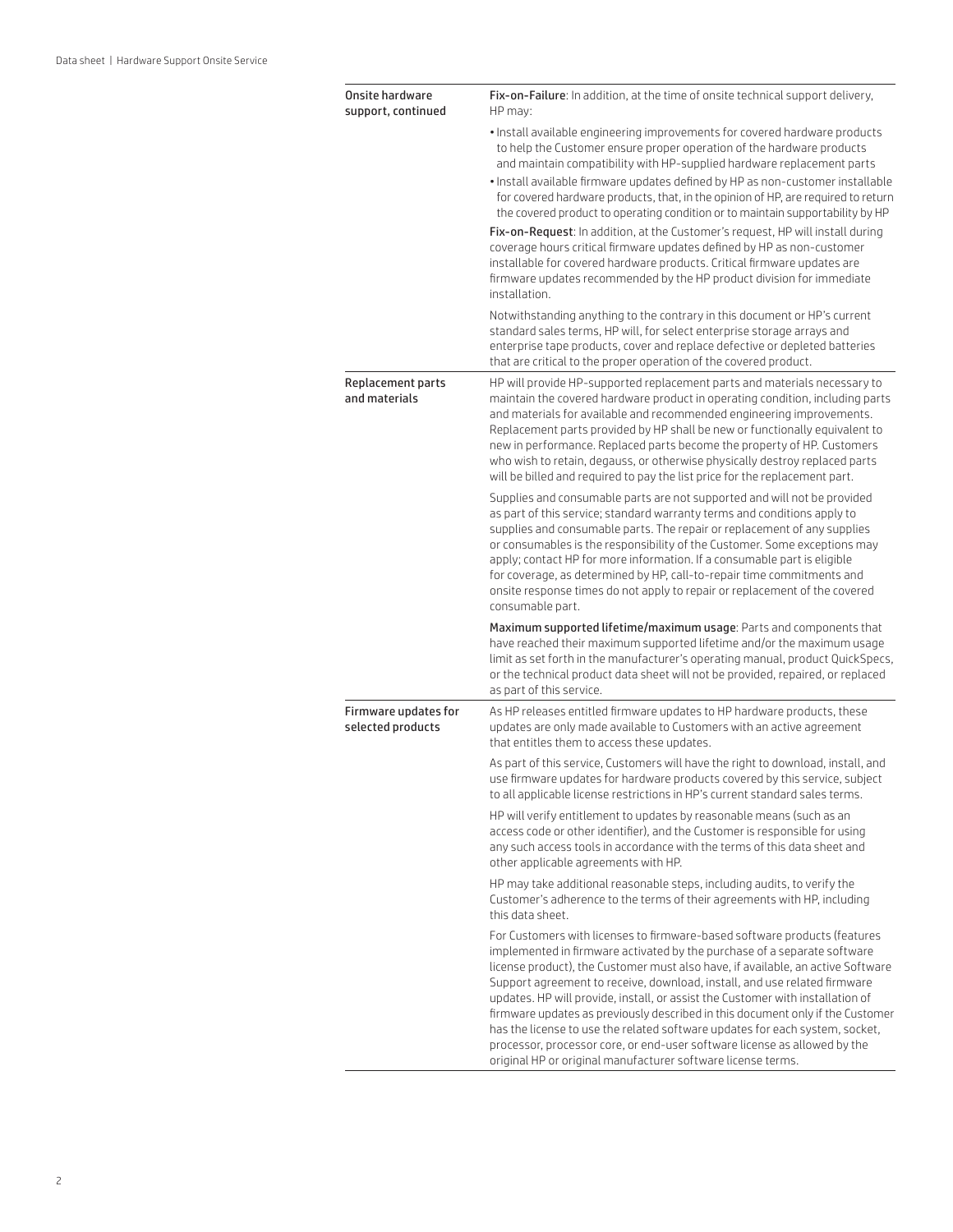| Coverage window                                             | The coverage window specifies the time during which the described services<br>are delivered onsite or remotely.                                                                                                                                                                                                                                                                                                                                                                                                                                   |
|-------------------------------------------------------------|---------------------------------------------------------------------------------------------------------------------------------------------------------------------------------------------------------------------------------------------------------------------------------------------------------------------------------------------------------------------------------------------------------------------------------------------------------------------------------------------------------------------------------------------------|
|                                                             | Calls received outside this coverage window will be logged at the time the<br>call is placed to HP, but will not be acknowledged as described in the 'General<br>provisions/Other exclusions' section until the next day for which the Customer<br>has a coverage window.                                                                                                                                                                                                                                                                         |
|                                                             | Coverage window options available for eligible products are specified in the<br>Service-level options table.                                                                                                                                                                                                                                                                                                                                                                                                                                      |
|                                                             | All coverage windows are subject to local availability. Contact a local HP sales<br>office for detailed information on service availability.                                                                                                                                                                                                                                                                                                                                                                                                      |
| Onsite response time<br>for hardware support                | For incidents with covered hardware that cannot be resolved remotely, HP will<br>use commercially reasonable efforts to respond onsite within the specified<br>onsite response time.                                                                                                                                                                                                                                                                                                                                                              |
|                                                             | Onsite response time specifies the period of time that begins when the initial<br>call has been received and acknowledged by HP, as described in the 'General<br>provisions/Other exclusions' section. The onsite response time ends when<br>the HP authorized representative arrives at the Customer's site, or when the<br>reported event is closed with explanation that HP has determined it does not<br>currently require an onsite intervention.                                                                                            |
|                                                             | Response times are measured during the coverage window only and may<br>be carried over to the next day for which there exists a coverage window.<br>Response time options available for eligible products are specified in the<br>Service-level options table. All response times are subject to local availability.<br>Contact a local HP sales office for detailed information on service availability.                                                                                                                                         |
| <b>Escalation</b><br>management                             | HP has established formal escalation procedures to facilitate the resolution<br>of complex incidents. Local HP management coordinates incident escalation,<br>enlisting the skills of appropriate HP resources and/or selected third parties<br>to assist with problem-solving.                                                                                                                                                                                                                                                                   |
| Access to electronic<br>support information<br>and services | As part of this service, HP provides the Customer with access to certain<br>commercially available electronic and Web-based tools. The Customer<br>has access to:                                                                                                                                                                                                                                                                                                                                                                                 |
|                                                             | . Certain capabilities that are made available to registered users, such<br>as subscribing to hardware-related proactive service notifications and<br>participating in support forums for solving problems and sharing best<br>practices with other registered users                                                                                                                                                                                                                                                                              |
|                                                             | . Expanded Web-based searches of entitled technical support documents<br>to facilitate faster problem-solving                                                                                                                                                                                                                                                                                                                                                                                                                                     |
|                                                             | . Certain HP proprietary service diagnostic tools with password access                                                                                                                                                                                                                                                                                                                                                                                                                                                                            |
|                                                             | . A Web-based tool for submitting questions directly to HP; the tool helps<br>to resolve problems quickly with a pre-qualification process that routes the<br>support or service request to the resource qualified to answer the question;<br>the tool also allows the status of each support or service request submitted<br>to be viewed, including cases submitted by telephone                                                                                                                                                                |
|                                                             | . HP and third-party hosted knowledge databases for certain third-party<br>products, where Customers can search for and retrieve product information,<br>find answers to support questions, and participate in support forums; this<br>service may be limited by third-party access restrictions                                                                                                                                                                                                                                                  |
| Electronic remote<br>support solution                       | For eligible products, the electronic remote support solution provides robust<br>troubleshooting and repair capabilities. It can include remote system access<br>solutions and may offer a convenient central point of administration and an<br>enterprise view of open incidents and history. An HP support specialist will only<br>use the remote system access with the Customer's authorization. The remote<br>system access may enable the HP support specialist to provide more efficient<br>troubleshooting and faster problem resolution. |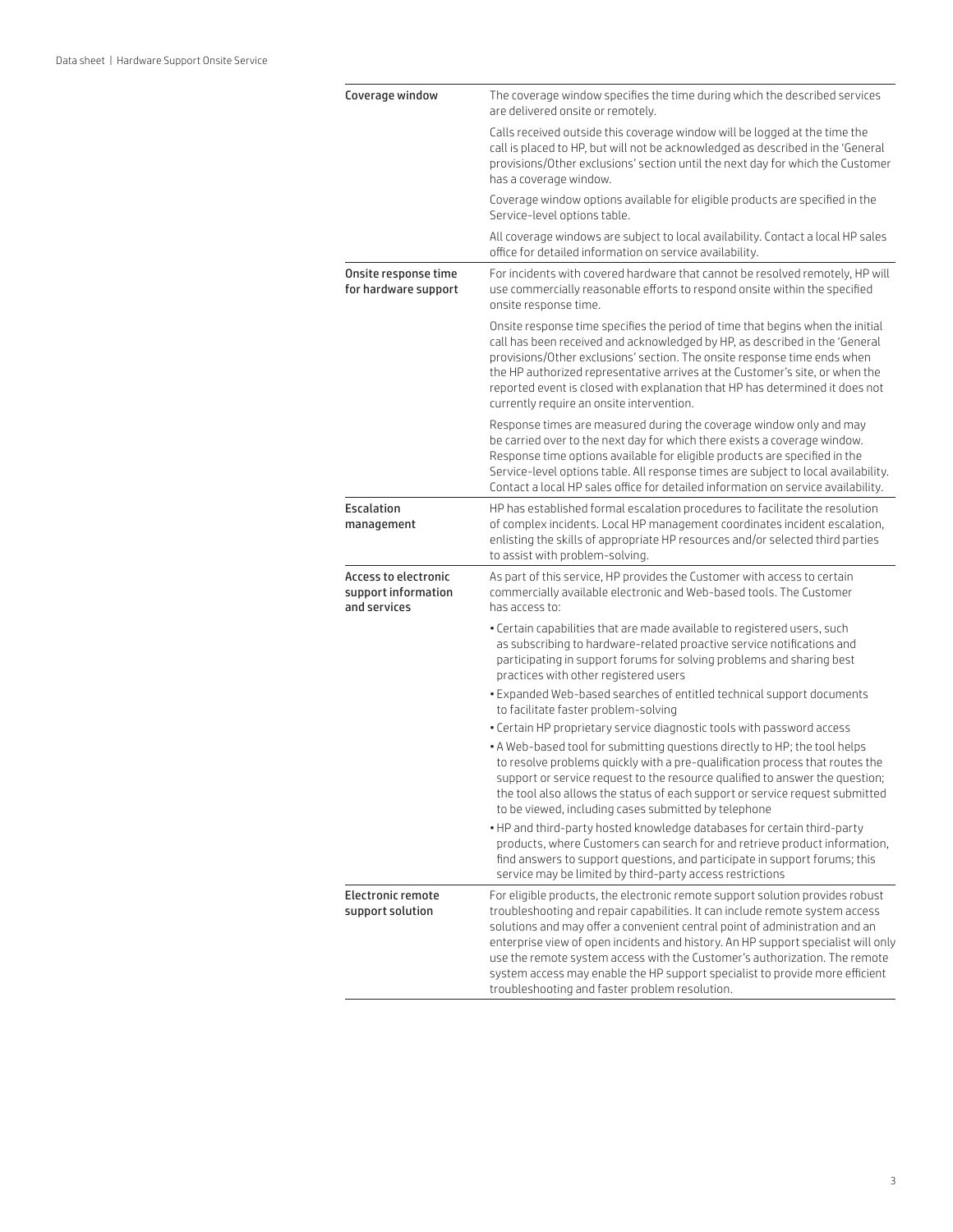#### Specifications (optional)

Table 2. Optional service features

| Feature                                                   | Delivery specifications                                                                                                                                                                                                                                                                                                                                                                                                                                                                                                                                                                                                                                                                                                                                                                                                     |
|-----------------------------------------------------------|-----------------------------------------------------------------------------------------------------------------------------------------------------------------------------------------------------------------------------------------------------------------------------------------------------------------------------------------------------------------------------------------------------------------------------------------------------------------------------------------------------------------------------------------------------------------------------------------------------------------------------------------------------------------------------------------------------------------------------------------------------------------------------------------------------------------------------|
| Accidental damage<br>protection                           | For eligible products, specific service levels may be offered with protection<br>against accidental damage from handling. Where accidental damage protection<br>applies, the Customer receives protection against accidental damage from<br>handling to the covered hardware product as part of this service.                                                                                                                                                                                                                                                                                                                                                                                                                                                                                                               |
|                                                           | Accidental damage is defined as physical damage to a product caused by or<br>resulting from a sudden and unforeseen incident, provided such damage occurs<br>in the course of regular use. Covered perils include non-intentional liquid spills<br>in or on the unit, drops, falls, and electrical surge, as well as damaged or broken<br>liquid crystal displays (LCDs) and broken parts. Additional details and exclusions<br>pertaining to the accidental damage protection service feature are detailed in<br>the 'Service limitations' section.                                                                                                                                                                                                                                                                        |
| Defective media<br>retention                              | For eligible products, this service feature option allows the Customer to retain<br>defective hard disk or eligible SSD/Flash drive components that the Customer<br>does not want to relinguish due to sensitive data contained within the disk<br>('Disk or SSD/Flash Drive') covered under this service. All Disk or eligible<br>SSD/Flash Drives on a covered system must participate in the defective<br>media retention.                                                                                                                                                                                                                                                                                                                                                                                               |
| Call-to-repair time<br>commitment for<br>hardware support | A call-to-repair time commitment may be selected for eligible products in<br>lieu of an onsite response time. For critical incidents (severity 1 or 2) with<br>covered hardware that cannot be resolved remotely, HP will use commercially<br>reasonable efforts to return the covered hardware to operating condition<br>within the specified call-to-repair time commitment. For noncritical incidents<br>(severity 3 or 4), or at the Customer's request, HP will work with the Customer<br>to schedule an agreed-upon time for the remedial action to commence, and the<br>call-to-repair time commitment will then start at that time. Incident severity<br>levels are defined in the 'General provisions/Other exclusions' section.                                                                                   |
|                                                           | Call-to-repair time refers to the period of time that begins when the initial<br>call has been received and acknowledged by HP, as specified in the 'General<br>provisions/Other exclusions' section. Call-to-repair time ends with HP's<br>determination that the hardware is repaired or when the reported event is<br>closed with the explanation that HP has determined it does not currently<br>require onsite intervention. Call-to-repair times are measured during the<br>coverage window only and may be carried over to the next day for which<br>there exists a coverage window.                                                                                                                                                                                                                                 |
|                                                           | Call-to-repair time options available for eligible products are specified<br>in the Service-level options table. All call-to-repair times are subject to<br>local availability. Contact a local HP sales office for more information.                                                                                                                                                                                                                                                                                                                                                                                                                                                                                                                                                                                       |
|                                                           | Repair is considered complete upon HP verification that the hardware<br>malfunction has been corrected or that the hardware has been replaced.<br>HP is not liable for any lost data, and the Customer is responsible for<br>implementing appropriate backup procedures. Verification by HP may<br>be accomplished by the completion of a power-on self-test, standalone<br>diagnostic, or visual verification of proper operation. At its sole discretion,<br>HP will determine the level of testing necessary to verify that the hardware<br>is repaired. At its sole discretion, HP may temporarily or permanently replace<br>the product in order to meet the repair time commitment. Replacement<br>products are new or functionally equivalent to new in performance.<br>Replaced products become the property of HP. |
|                                                           | It will take 30 days from the time this service is purchased to set up and<br>perform necessary audits and processes before the hardware call-to-repair<br>time commitment is in effect. During this initial 30-day period and for up to<br>5 additional business days after the audit is completed, HP will provide a<br>4-hour onsite response time.                                                                                                                                                                                                                                                                                                                                                                                                                                                                      |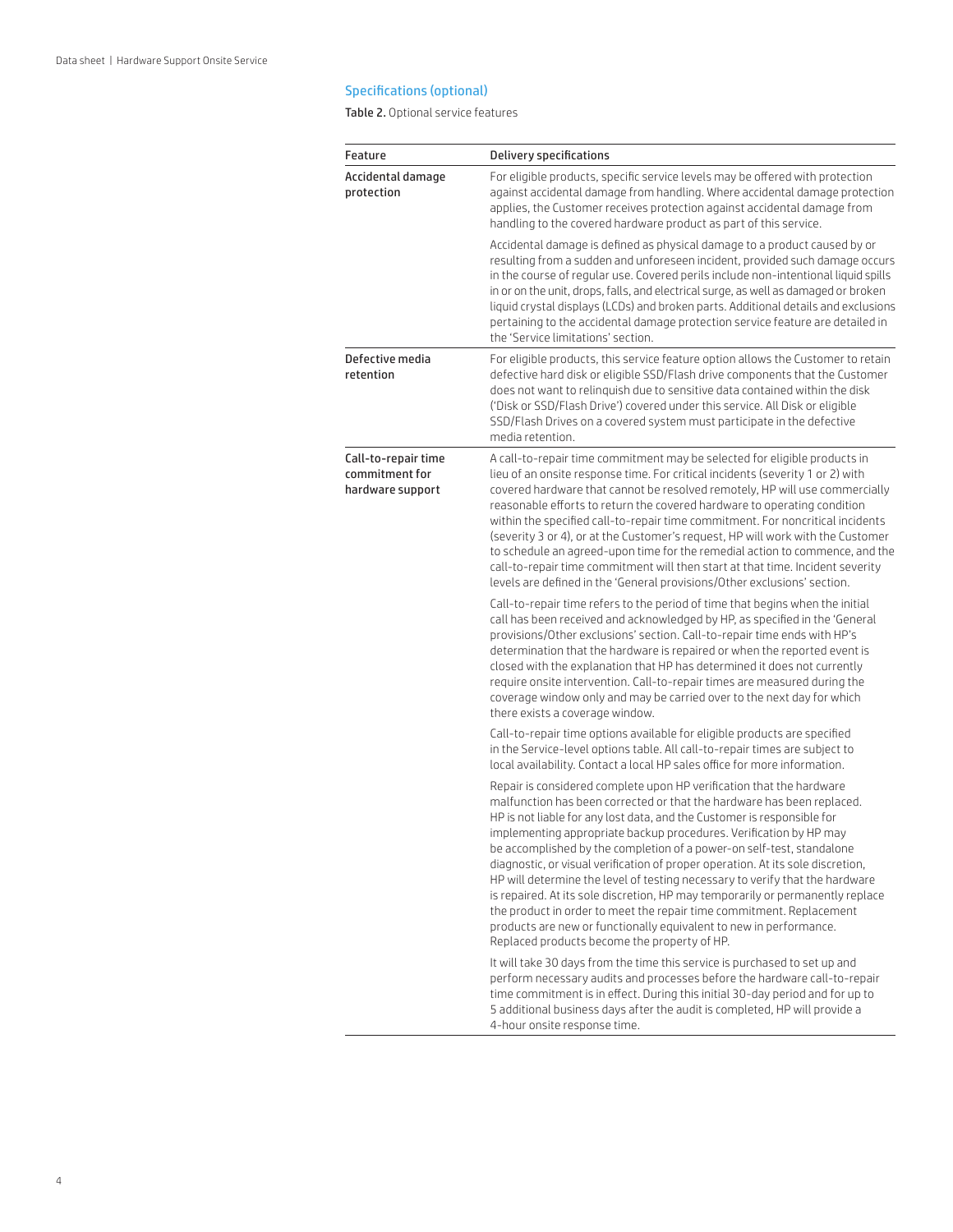| <b>Enhanced parts</b><br>inventory<br>management | To support HP call-to-repair time commitments, an inventory of critical<br>replacement parts is maintained for call-to-repair Customers. This inventory<br>is stored at an HP designated facility. These parts are managed to allow for<br>increased inventory availability and are accessible to HP authorized representatives<br>responding to eligible support requests. Enhanced parts inventory management<br>is included with select, optional call-to-repair time commitments.                                                                                                  |
|--------------------------------------------------|----------------------------------------------------------------------------------------------------------------------------------------------------------------------------------------------------------------------------------------------------------------------------------------------------------------------------------------------------------------------------------------------------------------------------------------------------------------------------------------------------------------------------------------------------------------------------------------|
| Desktop-/workstation-/<br>coverage               | For eligible PC products, the Customer may choose desktop-/workstation-/<br>thin client-/notebook-only thin client-/notebook-only coverage. Notwithstanding anything to the contrary<br>in this document or HP's current standard sales terms, the Care Pack with this<br>coverage limitation do not cover the following options and accessories:                                                                                                                                                                                                                                      |
|                                                  | • External monitor                                                                                                                                                                                                                                                                                                                                                                                                                                                                                                                                                                     |
|                                                  | . Any external accessory that is not purchased and included in the original<br>packaging of the main desktop, workstation, thin client, or notebook product                                                                                                                                                                                                                                                                                                                                                                                                                            |
|                                                  | The docking station or port replicator is covered within the country where the<br>Care Pack was purchased, but is not covered outside the country of purchase.                                                                                                                                                                                                                                                                                                                                                                                                                         |
| Maintenance kit<br>replacement                   | An HP trained technician travels to the Customer's site and provides all<br>labor, parts, and materials necessary to replace the maintenance kit and<br>clean the printer. HP may use remanufactured parts that are equivalent<br>to new in performance; replaced parts become the property of HP. The<br>repair commitment is complete on the Customer's printer when the<br>technician replaces the maintenance kit and successfully prints a test page.<br>Note: the printer must be operating properly before the kit can be installed<br>(see the 'Service limitations' section). |

#### Specifications

Table 3. Service-level options

| <b>Option</b>                                           | <b>Delivery specifications</b>                                                                                                                                                                                                                                                                                                                                           |  |
|---------------------------------------------------------|--------------------------------------------------------------------------------------------------------------------------------------------------------------------------------------------------------------------------------------------------------------------------------------------------------------------------------------------------------------------------|--|
| Third-day response,<br>standard business<br>hours (9x5) | Service is available 9 hours per day between 8:00 a.m. and 5:00 p.m. local<br>time, Monday through Friday, excluding HP holidays.                                                                                                                                                                                                                                        |  |
|                                                         | An HP authorized representative will arrive at the Customer's site during the<br>coverage window to begin hardware maintenance service the third coverage<br>day after the call has been received and acknowledged by HP. Calls received<br>outside the coverage window will be acknowledged the next coverage day<br>and serviced within the following 3 coverage days. |  |
| Next-day response,<br>standard business<br>hours (9x5)  | Service is available 9 hours per day between 8:00 a.m. and 5:00 p.m. local<br>time, Monday through Friday, excluding HP holidays.                                                                                                                                                                                                                                        |  |
|                                                         | An HP authorized representative will arrive at the Customer's site during the<br>coverage window to begin hardware maintenance service the next coverage<br>day after the call has been received and acknowledged by HP. Calls received<br>outside the coverage window will be acknowledged the next coverage day<br>and serviced within the following coverage day.     |  |
| Next-day response,<br>standard business<br>Hours (9x7)  | Service is available 9 hours per day between 8:00 a.m. and 5:00 p.m. local<br>time, Monday through Sunday, including HP holidays.                                                                                                                                                                                                                                        |  |
|                                                         | An HP authorized representative will arrive at the Customer's site during the<br>coverage window to begin hardware maintenance service the next coverage<br>day after the call has been received and acknowledged by HP. Calls received<br>outside the coverage window will be acknowledged the next coverage day<br>and serviced within the following coverage day.     |  |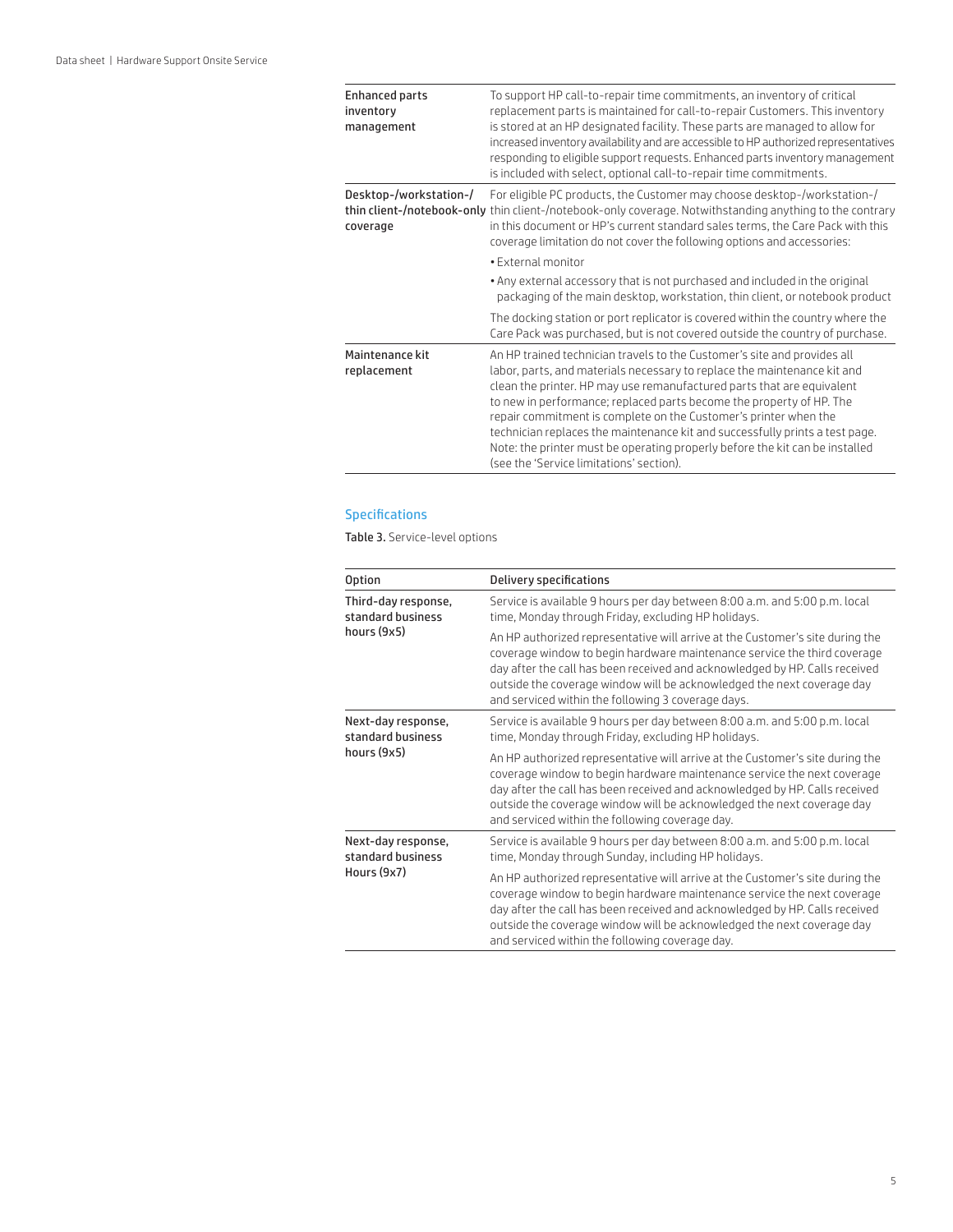| business                        | 4-hour response, standard Service is available 9 hours per day between 8:00 a.m. and 5:00 p.m. local<br>time, Monday through Friday, excluding HP holidays.                                                                                                                                                                                                                                                               |
|---------------------------------|---------------------------------------------------------------------------------------------------------------------------------------------------------------------------------------------------------------------------------------------------------------------------------------------------------------------------------------------------------------------------------------------------------------------------|
| hours (9x5)                     | An HP authorized representative will arrive at the Customer's site during<br>the coverage window to begin hardware maintenance service within 4 hours<br>after the call has been received and acknowledged by HP. The 4-hour onsite<br>response time is measured during the coverage window only. For calls<br>received after 1:00 p.m. local time, the response time may be carried over<br>to the next coverage window. |
| business                        | 4-hour response, extended Service is available 13 hours per day between 8:00 a.m. and 9:00 p.m. local<br>time, Monday through Friday, excluding HP holidays.                                                                                                                                                                                                                                                              |
| hours (13x5)                    | An HP authorized representative will arrive at the Customer's site during<br>the coverage window to begin hardware maintenance service within 4 hours<br>after the call has been received and acknowledged by HP. The 4-hour onsite<br>response time is measured during the coverage window only. For calls received<br>after 5:00 p.m. local time, the response time may be carried over to the next<br>coverage window. |
| business                        | 4-hour response, standard Service is available 9 hours per day between 8:00 a.m. and 5:00 p.m. local<br>time, Monday through Sunday, including HP holidays.                                                                                                                                                                                                                                                               |
| hours (9x7)                     | An HP authorized representative will arrive at the Customer's site during<br>the coverage window to begin hardware maintenance service within 4 hours<br>after the call has been received and acknowledged by HP. The 4-hour onsite<br>response time is measured during the coverage window only. For calls received<br>after 1:00 p.m. local time, the response time may be carried over to the next<br>coverage window. |
| business                        | 4-hour response, extended Service is available 13 hours per day between 8:00 a.m. and 9:00 p.m. local<br>time, Monday through Sunday, including HP holidays.                                                                                                                                                                                                                                                              |
| hours (13x7)                    | An HP authorized representative will arrive at the Customer's site during the<br>coverage window to begin hardware maintenance service within 4 hours after<br>the call has been received and acknowledged by HP. The 4-hour response<br>time is measured during the coverage window only. For calls received after<br>5:00 p.m. local time, the response time may be carried over to the next<br>coverage window.        |
| 4-hour response,<br>24x7        | Service is available 24 hours per day, Monday through Sunday, including<br>HP holidays.                                                                                                                                                                                                                                                                                                                                   |
|                                 | An HP authorized representative will arrive at the Customer's site any time<br>and day of the year to begin hardware maintenance service within 4 hours<br>after the call has been received and acknowledged by HP.                                                                                                                                                                                                       |
| 6-hour<br>call-to-repair time   | For critical incidents with covered hardware, HP will use commercially reasonable<br>efforts to return the covered hardware to operating condition within 6 hours of<br>the initial call to HP, if this time falls within the coverage window.                                                                                                                                                                            |
| 24-hour<br>call-to-repair, 24x7 | Service is available 24 hours per day, Monday through Sunday, including<br>HP holidays.                                                                                                                                                                                                                                                                                                                                   |
|                                 | For critical incidents with covered hardware, HP will use commercially reasonable<br>efforts to return the covered hardware to operating condition within 24 hours<br>after the call has been received and acknowledged by HP.                                                                                                                                                                                            |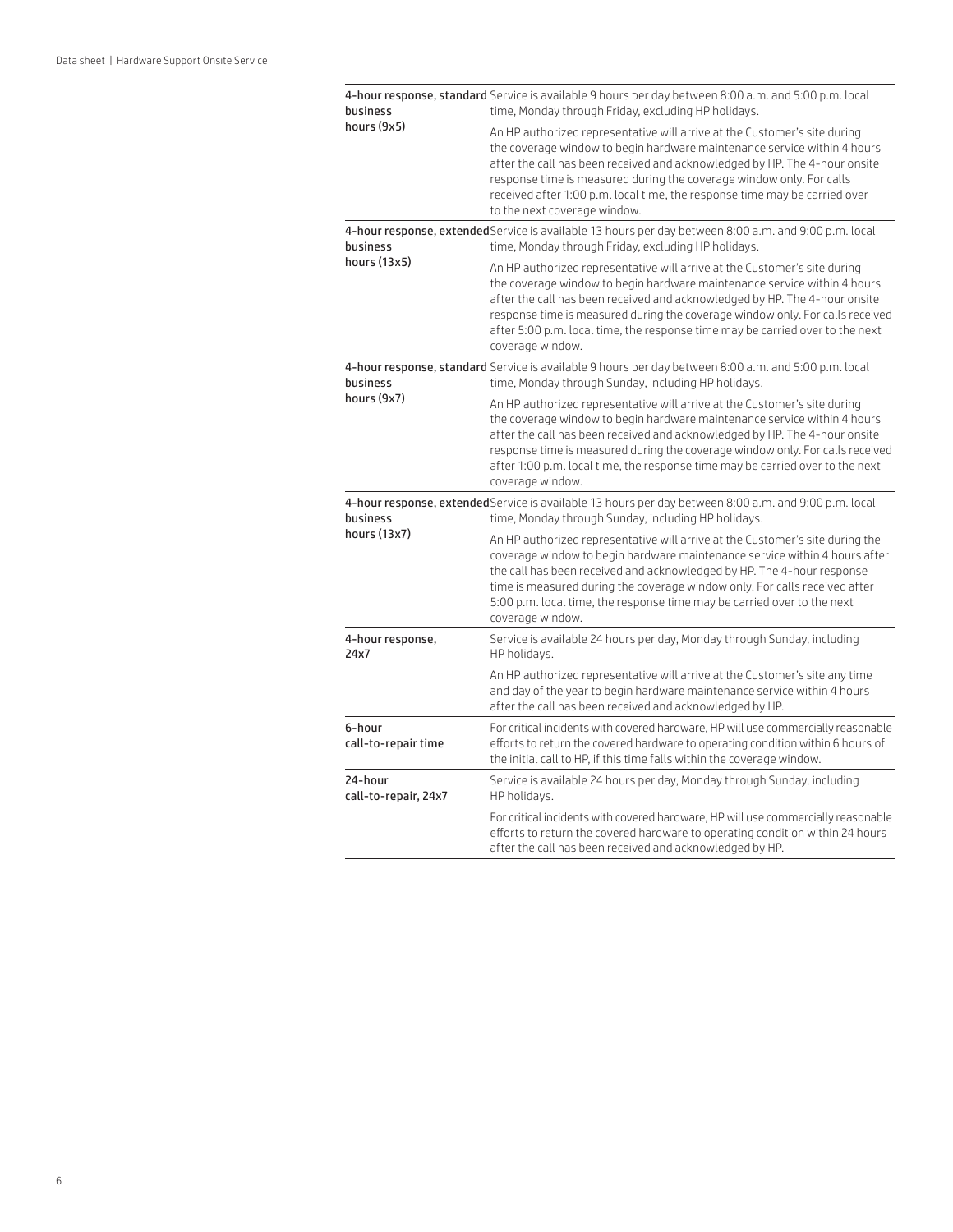#### **Coverage**

This service provides coverage for eligible HP- or Compaq-branded hardware products and HP-supported and -supplied internal components such as memory and DVD-ROM drives, as well as attached HP- or Compaq-branded accessories purchased together with the main product, such as mouse, keyboard, docking station, AC power adapter, and external monitor up to 22 inches or less in size.

For HP point-of-sale (POS) systems and bundled product solutions such as retail solutions, kiosks, or carts, this service covers the base unit as well as attached HP-branded peripherals such as cash drawers, printers, pole displays for monitors, and barcode readers or handheld scanners that have been sold as part of the POS or bundled product solution.

Coverage for eligible multivendor systems includes all standard vendor-supplied internal components and the external monitor, keyboard, and mouse.

Consumable items including, but not limited to, removable media, customer-replaceable batteries and tablet PC pens, maintenance kits, and other supplies, as well as user maintenance and non-HP devices, are not covered by this service. HP Notebook and Tablet long-life batteries are covered for up to 3 years.

For replacement parts and components that are discontinued, an upgrade path may be required. Upgrades for discontinued parts or components may in some cases result in additional charges to the Customer. HP will work with the Customer to recommend a replacement. Not all components will have available replacements in all countries due to local support capabilities.

# **Prerequisites**

The Customer must have rightfully acquired the license for any underlying firmware that will be covered under these services.

HP, at its sole discretion, may require an audit on the covered products. If such an audit is required, an HP authorized representative will contact the Customer, and the Customer will agree to arrange for an audit to be performed within the initial 30-day timeframe. During the audit, key system configuration information is collected and an inventory of the covered products is performed. The information gathered in the audit enables HP to plan and maintain replacement part inventories at the appropriate level and location, and allows HP to survey and troubleshoot possible future hardware incidents so that repairs can be completed as quickly and efficiently as possible. At the sole discretion of HP, the audit may be performed onsite, via remote system access, via remote audit tools, or over the phone.

If an audit is required by HP, it will take 30 days from the time this service is purchased to set up and perform the audits and processes that must be completed before the hardware callto-repair time commitment can be put into effect. The hardware call-to-repair time commitment will not take effect until five (5) business days after the audit has been completed. Until such time, service for the covered hardware will be delivered at a 4-hour onsite response time service level.

In addition, HP reserves the right to downgrade service to an onsite response time or cancel the service contract if critical audit suggestions are not followed or the audit is not performed within the specified timeframe, unless the delay is caused by HP.

For hardware onsite response time options, HP strongly recommends that the Customer install and operate the appropriate HP remote support solution, with a secure connection to HP, in order to enable the delivery of the service. For hardware call-to-repair time commitments, HP requires that the Customer install and operate the appropriate HP remote support solution, with a secure connection to HP, in order to enable the delivery of the service. Please contact a local HP representative for further details on requirements, specifications, and exclusions. If the Customer does not deploy the appropriate HP remote support solution, HP may not be able to provide the service as defined and is not obligated to do so. Additional charges will be applied for onsite installation of non-customer-installable firmware if the Customer does not deploy the appropriate HP remote support solution in cases where they are recommended and available. Installation of customer-installable firmware is the responsibility of the Customer. Additional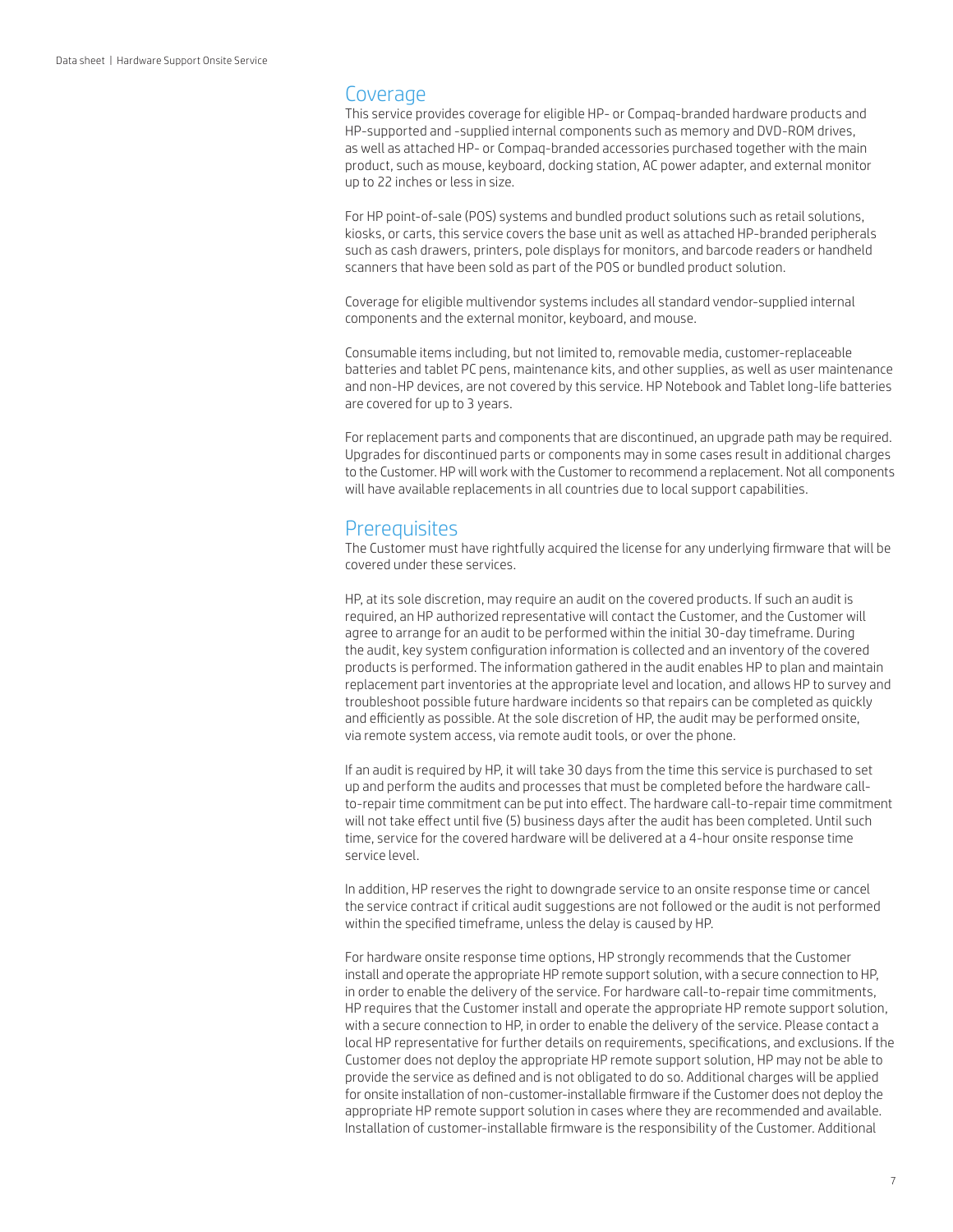charges will apply if the Customer requests that HP install customer-installable firmware and software updates. Any additional charges to the Customer will be on a time-and-materials basis, unless otherwise previously agreed in writing by HP and the Customer.

## Customer responsibilities

If the Customer does not act upon the specified Customer responsibilities, at HP's discretion, HP or the HP authorized service provider will i) not be obligated to deliver the services as described, or ii) perform such service at the Customer's expense at the prevailing time and material rates.

If required by HP, the Customer or HP authorized representative must activate the hardware product to be supported within 10 days of purchase of this service, using the registration instructions within the Care Pack or the email document provided by HP, or as otherwise directed by HP. In the event that a covered product changes location, activation and registration (or a proper adjustment to existing HP registration) is to occur within 10 days of the change.

The call-to-repair time commitment is subject to the Customer providing immediate and unrestricted access to the system, as requested by HP. The call-to-repair time commitment does not apply when system access, including physical, remote troubleshooting, and hardware diagnostic assessments, is delayed or denied. If the Customer requests scheduled service, the call-to-repair time period begins at the agreed-upon scheduled time.

For hardware onsite response time options HP strongly recommends and for hardware callto-repair time commitments, the Customer must install the appropriate HP remote support solution, with a secure connection to HP, and provide all necessary resources according to the HP remote support solution release notes, in order to enable the delivery of the service and options. When an HP remote support solution is installed, the Customer must also maintain the contact details configured in the remote support solution that HP will use in responding to a device failure. Please contact a local HP representative for further details on requirements, specifications, and exclusions.

Upon HP request, the Customer will be required to support HP's remote problem resolution efforts. The Customer will:

- Provide all information necessary for HP to deliver timely and professional remote support and to enable HP to determine the level of support eligibility
- Start self-tests and install and run other diagnostic tools and programs
- •Install customer-installable firmware updates and patches
- Perform other reasonable activities to help HP identify or resolve problems, as requested by HP

The Customer is responsible for installing, in a timely manner, critical customer-installable firmware updates, as well as CSR parts and replacement products delivered to the Customer.

The Customer agrees to pay additional charges if the Customer requests that HP install customer-installable firmware updates or patches. Any additional charges to the Customer will be on a time-and-materials basis, unless otherwise previously agreed in writing by HP and the Customer.

In cases where CSR parts or replacement products are shipped to resolve a problem, the Customer is responsible for returning the defective part or product within a time period designated by HP. In the event that HP does not receive the defective part or product within the designated time period or if the part or product is degaussed or otherwise physically damaged upon receipt, the Customer will be required to pay the HP list price for the defective part or product, as determined by HP.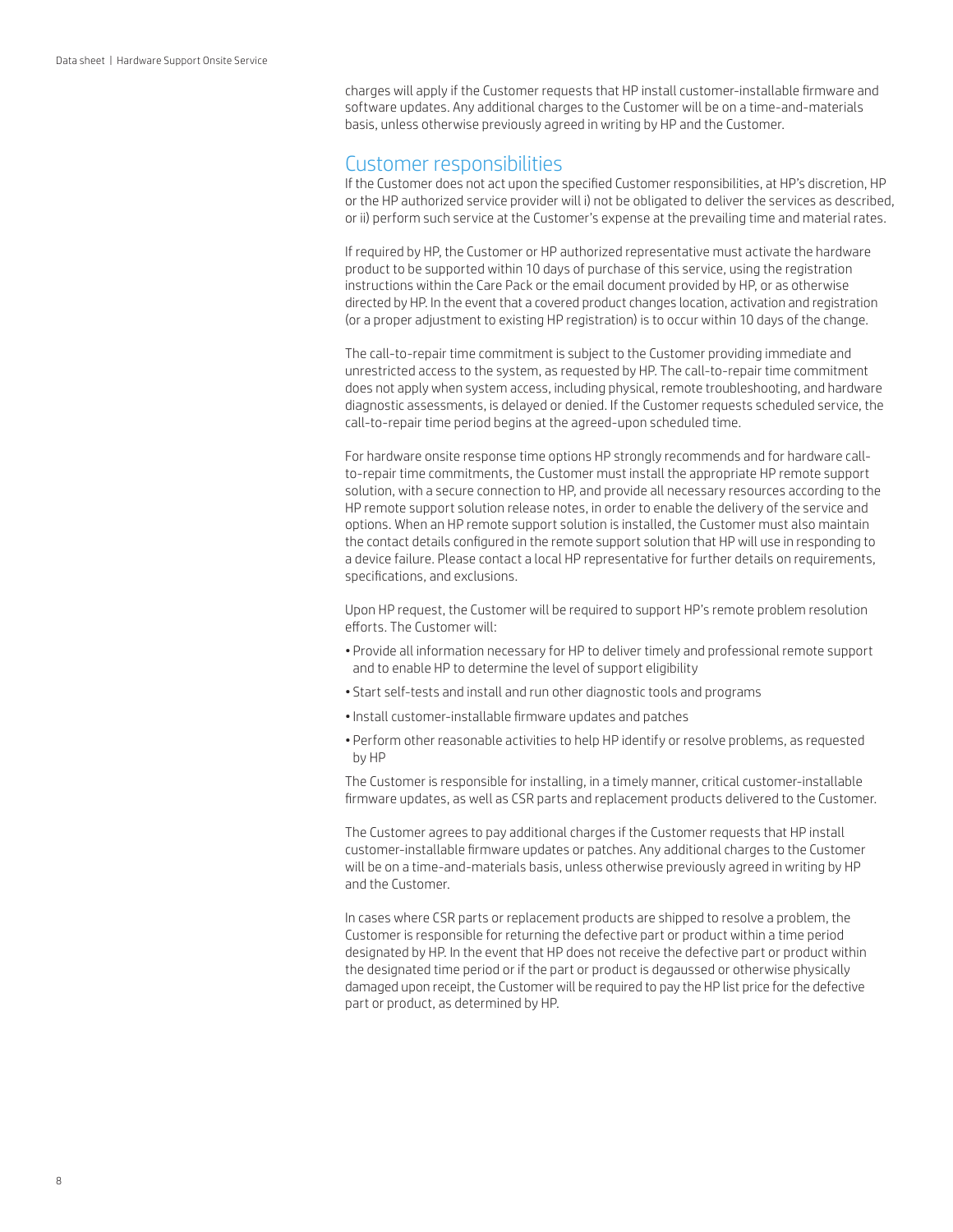For Care Pack offerings that include the accidental damage from handling service feature, it is the Customer's responsibility to report the accidental damage to HP within 30 days of the incident date so that HP can expedite system repair. HP reserves the right to deny repair under this coverage program for damages to systems on which the incident has been reported more than 30 days after the incident date. If protective items such as covers, carrying cases or pouches, etc., were provided or made available for use with the covered product, it is the Customer's responsibility to continually use these product accessories for protection against damage to the covered product.

The Customer is responsible for the security of the Customer's proprietary and confidential information. The Customer is responsible for properly sanitizing or removing data from products that may be replaced and returned to HP as part of the repair process to ensure the safeguarding of the Customer's data. For more information on Customer responsibilities, including those outlined in the HP Media Sanitization Policy and Media Handling Policy for Healthcare Customers, go to [hp.com/go/mediahandling](http://www.hp.com/go/mediahandling).

If the Customer chooses to retain repair parts covered under the defective media retention service feature options, it is the Customer's responsibility to:

- Retain covered data retentive components that are replaced during support delivery by HP
- Ensure that any Customer sensitive data on the retained component is destroyed or remains secure
- Have an authorized representative present to retain the defective data retentive component, accept the replacement component, provide HP with identification information such as the serial number for each component retained hereunder, and, upon HP request, execute a document provided by HP acknowledging the retention of the data retentive component
- Destroy the retained data retentive component and/or ensure that it is not put into use again
- Dispose of all retained data retentive components in compliance with applicable environmental laws and regulations

For data retentive components supplied by HP to the Customer as loaner, rental, or lease products, the Customer will promptly return the replacement components at the expiration or termination of support with HP. The Customer will be solely responsible for removing all sensitive data before returning any such loaned, rented, or leased components or products to HP, and HP shall not be responsible for maintaining the confidentiality or privacy of any sensitive data that remains on such components.

## Service limitations

At the discretion of HP, service will be provided using a combination of remote diagnosis and support, services delivered onsite, and other service delivery methods. Other service delivery methods may include the delivery, via a courier, of customer-replaceable parts such as a keyboard, a mouse, or if agreed by the Customer, other parts classified by HP as CSR parts, or an entire replacement product. HP will determine the appropriate delivery method required to provide effective and timely Customer support and meet the call-to-repair time commitment, if applicable.

HP has invested significantly in engineering products so they can be customer repairable. Customer Self Repair (CSR) is a key component of HP's warranty terms. It allows HP to ship replacement parts, such as a keyboard, a mouse, or other parts classified as CSR parts, directly to the Customer once a failure has been confirmed. Parts are generally shipped overnight so they can be received as quickly as possible. The Customer can then replace the parts at their convenience.

'Mandatory' CSR is part of the standard warranty associated with some products. CSR is optional for customers with an HP Care Pack or a contractual support agreement. 'Optional' allows the Customer to perform CSR or choose to have HP service personnel perform the replacement at no additional charge during the product service coverage period.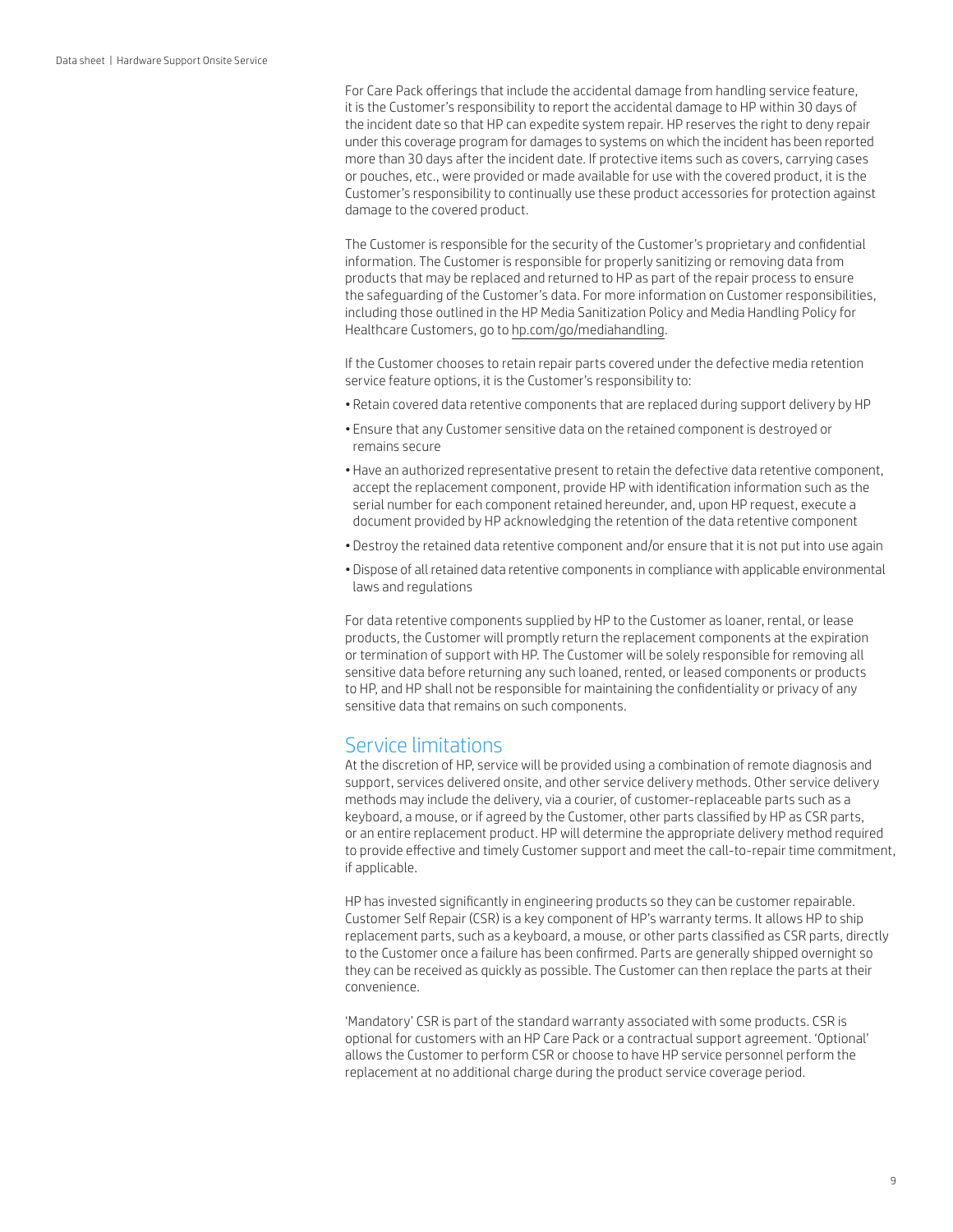Care Pack and contractual support agreements that include "onsite" terms would result in CSR parts being shipped directly to the Customer if they choose CSR, and conversely, an HP support representative would arrive onsite to perform the repair if the Customer decides they do not want to utilize CSR.

Care Pack and contractual support agreements that include "offsite" terms such as Pickup and Return or Return to HP would require the Customer to deliver the product to an authorized HP repair location or ship the product to HP at HP's discretion if the Customer decides they do not want to utilize CSR.

If the Customer agrees to the recommended CSR and a CSR part is provided to return the system to operating condition, the onsite service level shall not apply. In those cases, it is HP's practice to express ship CSR parts that are critical to the product operation to the Customer location.

An onsite response time will not apply if the service can be delivered using remote diagnosis, remote support, or other service delivery methods described earlier.

For HP POS Systems and bundled product solutions such as retail solutions, kiosks, or carts, service may be provided onsite for the base unit only. Service for attached peripherals will be provided by shipping replacement parts or entire replacement products for CSR or installation by the technical courier delivering the part or product.

#### The following activities are excluded from this service:

- Backup, recovery, and support of the operating system, other software, and data
- Operational testing of applications, or additional tests requested or required by the Customer
- Troubleshooting for interconnectivity or compatibility problems
- Support for network-related problems
- Services required due to failure of the Customer to incorporate any system fix, repair, patch, or modification provided to the Customer by HP
- Services required due to failure of the Customer to take avoidance action previously advised by HP
- Services that, in the opinion of HP, are required due to improper treatment or use of the product
- Services that, in the opinion of HP, are required due to unauthorized attempts by non-HP personnel to install, repair, maintain, or modify hardware, firmware, or software

#### Exclusions to the accidental damage protection service feature option

Eligibility for purchase of the accidental damage protection service feature requires the product to be covered by a factory warranty or a warranty extension service with coverage duration equal to or longer than the accidental damage protection service. The accidental damage protection service feature provides protection against sudden and unforeseen accidental damage from handling, provided such damage occurs in the course of regular use. It does not cover the following situations and damage due to:

- Normal wear and tear; change in color, texture, or finish; gradual deterioration; rust; dust; or corrosion
- Fire, a vehicular or homeowner's accident (in cases in which said accident is covered by an insurance policy or other product warranty), act of nature (including, without limitation, floods), or any other peril originating from outside the product
- Exposure to weather conditions or environmental conditions that are outside of HP specifications, exposure to hazardous (including biohazardous) materials, operator negligence, misuse, mishandling, improper electrical power supply, unauthorized repairs or attempts to repair, improper and unauthorized equipment modifications, attachments or installation, vandalism, animal or insect damage or infestation, defective batteries, battery leakage, lack of manufacturer-specified maintenance (including the use of inappropriate cleansers)
- Error in product design, construction, programming, or instructions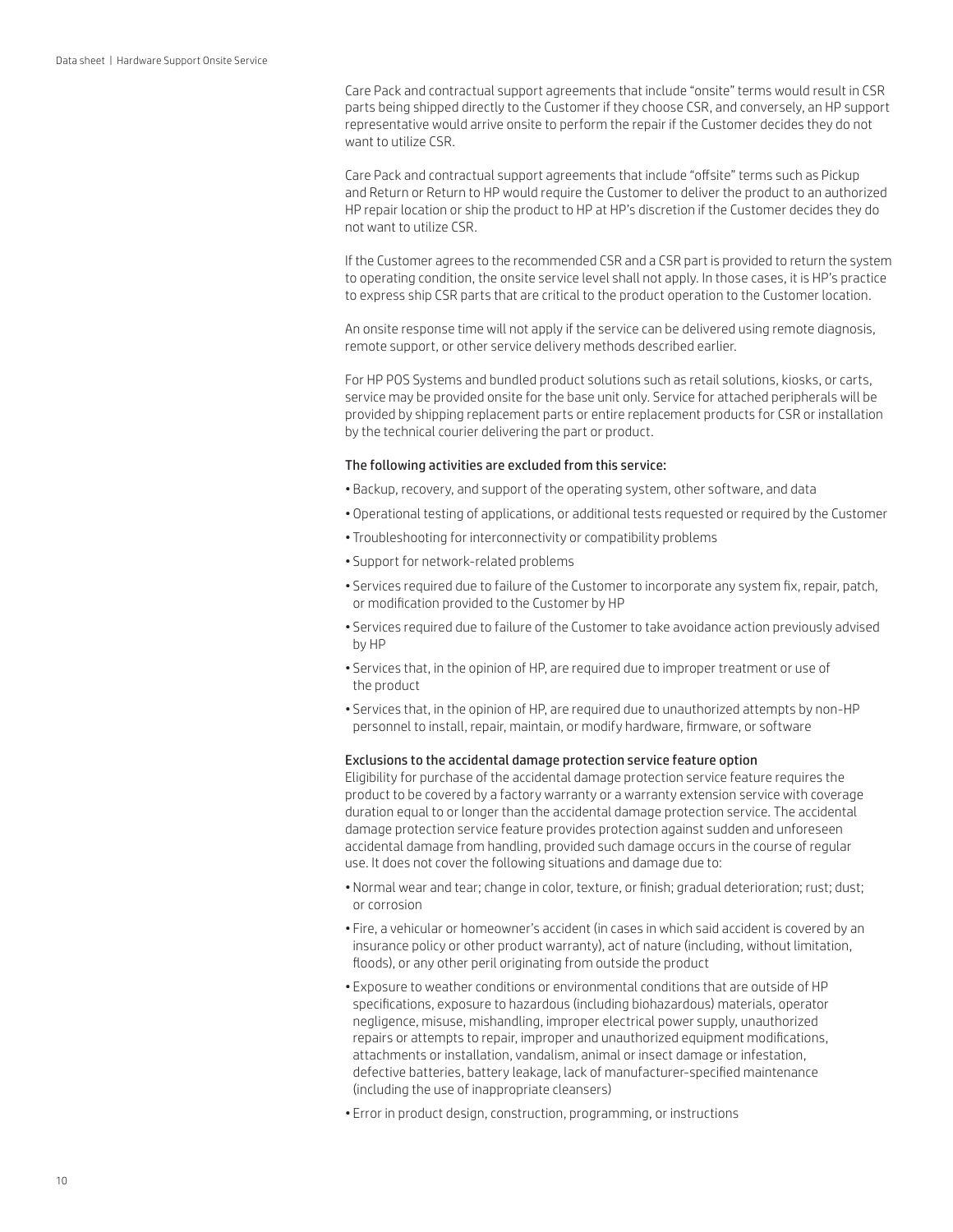- •Maintenance, repair, or replacement necessitated by loss or damage resulting from any cause other than normal use, storage, and operation of the product in accordance with the manufacturer's specifications and owner's manual
- Theft, loss, mysterious disappearance, or misplacement
- Data loss or corruption; business interruptions
- Fraud (including, but not limited to, incorrect, misleading, erroneous or incomplete disclosure of how the equipment was damaged to the Customer's adjudicator, the servicer, or HP)
- Accidental or other damage to the product that is cosmetic in nature, meaning damage that does not impact operation and functioning of the computer
- Computer monitor screen imperfections including, but not limited to, 'burn-in' and missing pixels, caused by normal use and operation of the product
- Damage to product(s) whose serial numbers are removed or altered
- Damage or equipment failure that is covered by manufacturer's warranty, recall, or factory bulletins
- Damage caused during the Customer's shipment of the covered product to or from another location
- Damage to hardware, software, media, data, etc., stemming from causes including, but not limited to, viruses; application programs; network programs; upgrades; formatting of any kind; databases; files; drivers; source code; object code or proprietary data; any support, configuration, installation or reinstallation of any software or data; or use of damaged or defective media
- Any and all pre-existing conditions that occurred (i.e., took place) prior to the purchase date of the Care Pack
- Product obsolescence
- Any equipment relocated outside the country of purchase and not covered by a Travel + Accidental Damage Protection Care Pack
- Damaged or defective LCD screens when the failure is caused by abuse or is otherwise excluded herein
- •Intentional damage that results in a cracked or damaged computer display screen or damaged monitor
- Damage due to police action, undeclared or declared war, nuclear incident, or terrorism
- Alteration or modification of the covered product in any way
- Unexplained or mysterious disappearance and any willful act to cause damage to the covered product
- Reckless, negligent, or abusive conduct while handling or using the product

If protective items such as covers, carrying cases or pouches, etc., were provided or made available for use with the covered product, the Customer must continually use these product accessories to be eligible for protection under this accidental damage coverage service. Reckless, negligent, or abusive conduct includes, but is not limited to, the treatment and use of the covered product(s) in a harmful, injurious, or offensive manner that may result in its damage, and any willful or intentional damage to the product. Any damage resulting from such acts are NOT covered by this accidental damage protection service feature.

For HP commercial and consumer products, accidental damage from handling is limited to one incident per product per 12-month period commencing from the Care Pack start date.

Once the specified limit is reached, the cost of repair for any additional claims will be charged on a time-and-materials basis, but all other aspects of the Care Pack purchased will remain in effect unless specifically documented otherwise in the country of purchase.

For those Customers with a history of significantly high claims, HP also reserves the right to deny acceptance of requests to purchase the accidental damage from handling service feature.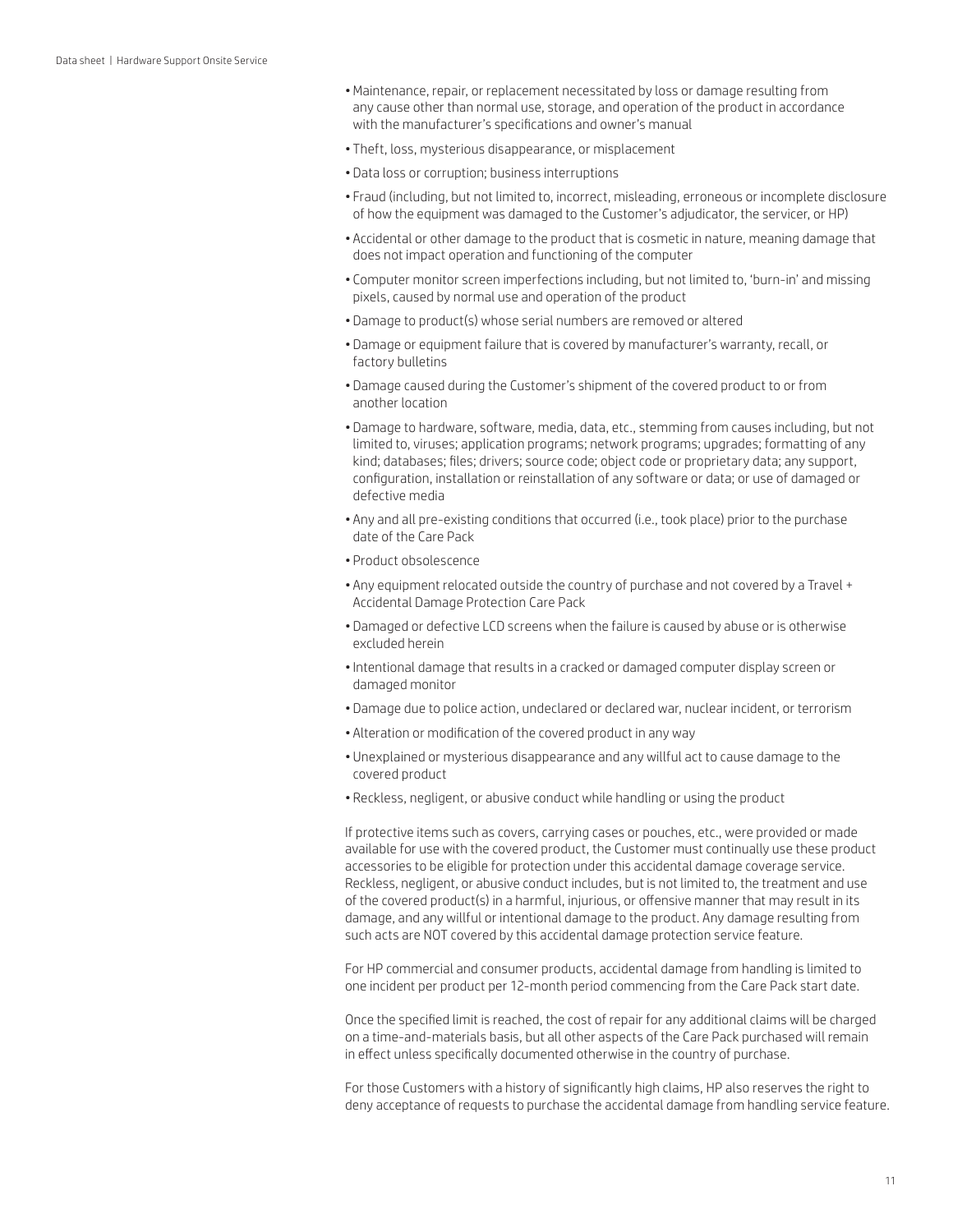#### Limitations to the defective media retention service feature option

The defective media retention service feature option applies only to eligible data retentive components replaced by HP due to malfunction. They do not apply to any exchange of data retentive components that have not failed.

Data retentive components that are specified by HP as consumable parts and/or have reached the maximum supported lifetime and/or the maximum usage limit as set forth in the manufacturer's operating manual, the product QuickSpecs, or the technical data sheet are not covered by this service.

Defective media retention service coverage for options designated by HP as requiring separate coverage, if available, must be configured and purchased separately.

Failure rates on these components are constantly monitored, and HP reserves the right to cancel this service with 30 days' notice if HP reasonably believes that the Customer is overusing the defective media retention service feature option (such as when replacement of defective data retentive components materially exceeds the standard failure rates for the system involved).

# Exclusions to the maintenance kit replacement

# service feature

Excluded from the maintenance kit replacement optional service feature are activities such as, but not limited to, the following:

- Any repair beyond the replacement of the maintenance kit; should the Customer's printer need any additional part replacements, there will be a separate charge for this service.
- •Maintenance kits for HP printers can only be replaced by authorized HP technicians.

### General provisions/Other exclusions

HP will acknowledge a call by logging a case, communicating the case ID to the Customer, and confirming the Customer's incident severity and time requirements for commencement of remedial action. Note: For events received via the HP electronic remote support solutions, HP is required to contact the Customer, determine the incident severity with the Customer, and arrange access to the system before the hardware call-to-repair time or hardware onsite response time period can start.

Hardware support onsite response time and call-to-repair time commitment may differ depending on incident severity. The Customer determines the incident severity level.

Incident severity is defined as:

- Severity 1—Critical Down: for example, production environment down: production system or production application down/at severe risk; data corruption/loss or risk; business severely affected; safety issues
- Severity 2—Critically Degraded: for example, production environment severely impaired; production system or production application interrupted/compromised; risk of reoccurrence; significant impact on business
- Severity 3—Normal: for example, non-production system (e.g., test system) down or degraded; production system or production application degraded with workaround in place; noncritical functionality lost; limited impact on the business
- Severity 4—Low: for example, no business or user impact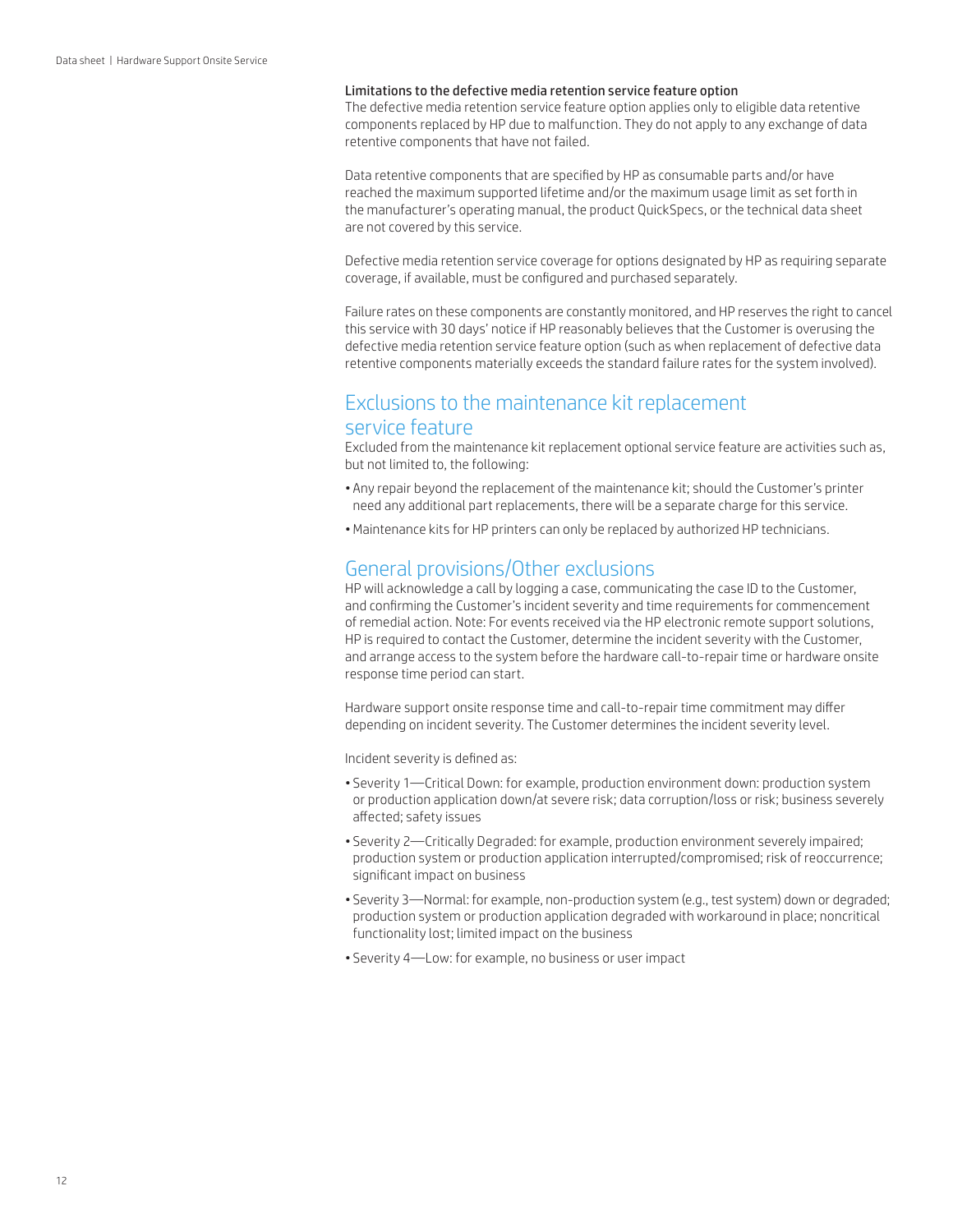# Travel zones

All hardware onsite response times apply only to sites located within 100 miles (160 km) of an HP designated support hub. Travel to sites located within 200 miles (320 km) of an HP designated support hub is provided at no additional charge. If the site is located more than 200 miles (320 km) from the HP designated support hub, there will be an additional travel charge.

If the product is located or is to be installed outside of the specified travel zone, or the site location is not accessible by driving and thus requires special access (e.g., oil rigs, ships, remote areas in deserts, etc.), service may be subject to additional support charges, longer response times, reduced coverage hours, or pickup and return service delivery, as determined by HP. Please check local support conditions with your HP sales representative.

Travel zones and charges, if applicable, may vary in some geographic locations.

Response times to sites located more than 100 miles (160 km) from an HP designated support hub will have modified response times for extended travel, as shown in the table below.

A call-to-repair time commitment is available for sites located within 50 miles (80 km) of an HP designated support hub.

For sites that are located within 51 to 100 miles (81 to 160 km) of an HP designated support hub, an adjusted hardware call-to-repair time commitment applies, as shown in the table below.

The hardware call-to-repair time commitment is not available for sites located more than 100 miles (160 km) from an HP designated support hub.

| Distance from HP designated<br>support hub | 4-hour onsite response time                                             | Next-day onsite response time                                        |
|--------------------------------------------|-------------------------------------------------------------------------|----------------------------------------------------------------------|
| 0-100 miles (0-160 km)                     | 4 hours                                                                 | Next-day onsite response time                                        |
| 101-200 miles (161-320 km)                 | 8 hours                                                                 | 1 additional coverage day                                            |
| 201-300 miles (321-480 km)                 | Established at time of order<br>and subject to resource<br>availability | 2 additional coverage days                                           |
| Beyond 300 miles (480 km)                  | Established at time of order<br>and subject to resource<br>availability | Established at time of order and<br>subject to resource availability |
| Distance from HP designated<br>support hub | 6-hour hardware call-to-<br>repair time commitment                      | 24-hour hardware call-to-repair<br>time commitment                   |
| 0-50 miles (0-80 km)                       | 6 hours                                                                 | 24 hours                                                             |
| 51-100 miles (81-160 km)                   | 8 hours                                                                 | 24 hours                                                             |
| Beyond 100 miles (160 km)                  | Not available                                                           | Not available                                                        |